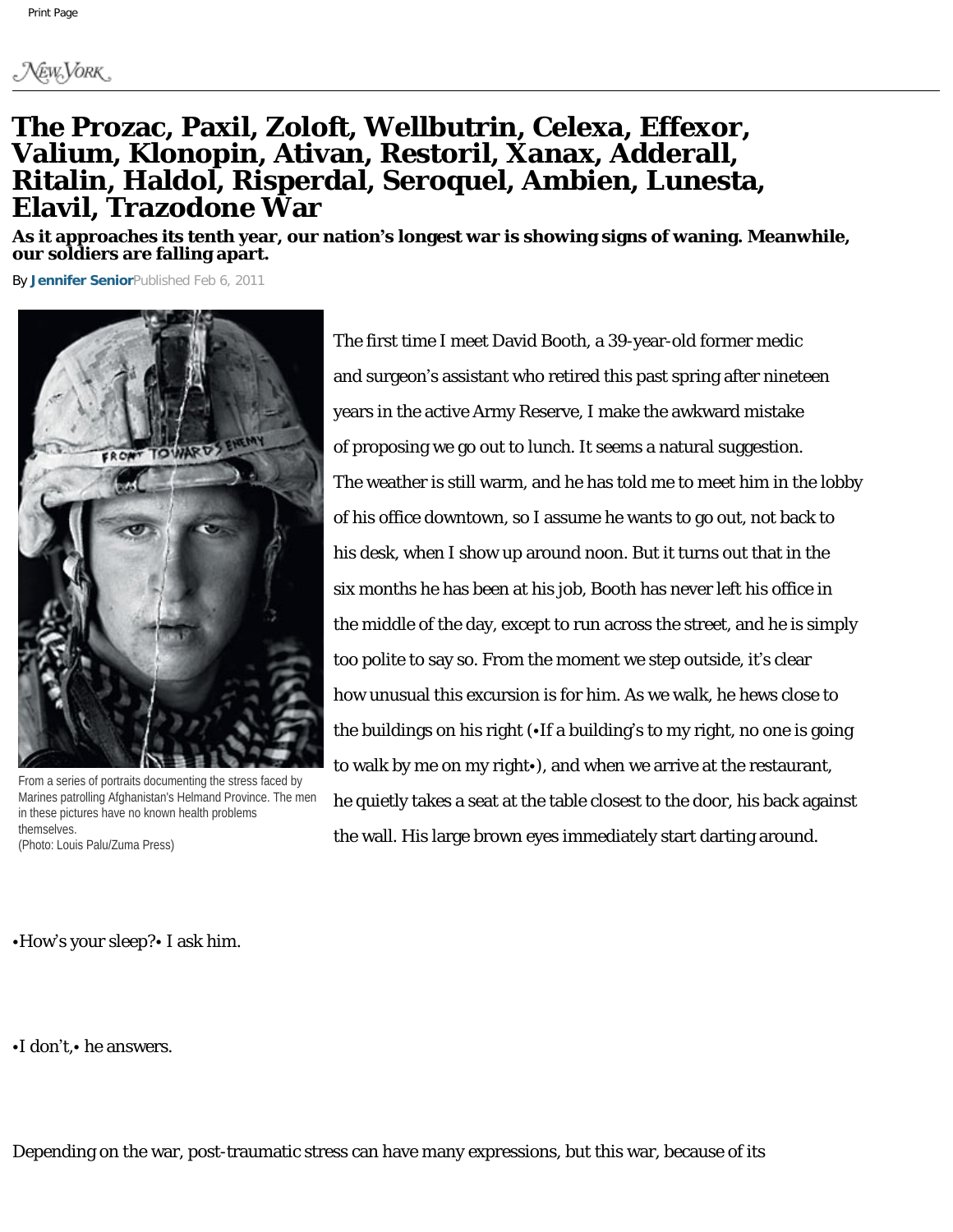omnipresent suicide bombers and roadside explosives, seems to have disproportionately rendered its soldiers afraid of two things: driving and crowds. Movie theaters, subway cars, densely packed spaces•all can pose problems for soldiers, because marketplaces are frequent targets for explosions; so can any vehicle, because IEDs are this war's lethal booby trap of choice. Booth manages his driving anxieties by leaving his Long Island home every morning at 4:30 a.m., when there's no risk of traffic (especially under bridges, which militants in Iraq are always blowing up), and avoiding the right lane (in Afghanistan and Iraq, one generally drives in the middle of the road to avoid setting off IEDs). Once he gets to the city, Booth parks around the corner from his office and has managed to arrange his life so that he never encounters more than a handful of people. The only real logistical challenge is lunchtime, which he handles by ordering in, picking up from a grill across the street, or skipping entirely. I ask if he goes to restaurants in the off-hours. •Not very much,• he answers, pointing to two sets of scars, one near his jugular and the other stretching down his spinal column. •I reach for a glass, and I can't feel pressure, so I'll knock the glass over. It's hard not to feel self-conscious.•

On September 6, 2006, as Booth was returning from a mission in Kirkuk, his Humvee rolled over an IED. He spent three years in San Diego in a Warrior Transition Unit, or WTU, where most badly injured soldiers go to convalesce, and four surgeries later, though he'd broken his neck, he was able to walk normally again. He no longer has any sensation in his right hand, though, and he lives with back spasms, headaches, stiffness in his neck, tingling and numbness in his right arm, and pain radiating down his spine and right side. Once a week, he goes to cognitive-behavioral therapy near his home, and he follows a carefully scripted drug regimen: Valium for spasms, Lyrica for pain, Topamax for headaches, and, on occasion, Klonopin for anxiety. •And that's a lot less than what I used to be on,• he tells me. •Percocet for pain. Ambien for sleep, but they don't want you on it for a long time because it's habit-forming. Flexeril for spasms, but that makes you drowsy. OxyContin. Zoloft.•

Zoloft was only one of the antidepressants he took. •I don't remember them all, • he says. •In the WTU, people kept what they were taking to themselves, unless they were talking to a friend. It's almost admitting  $\cdot\cdot$  Four seconds of silence tick by. •That you're broken. And you don't ever want to admit that. Because you're used to being able to do things. And I was a medic. What I did was fix things.•

Spend five minutes in Booth's company, and it's hard not to be moved by the redrawn contours of his life. He's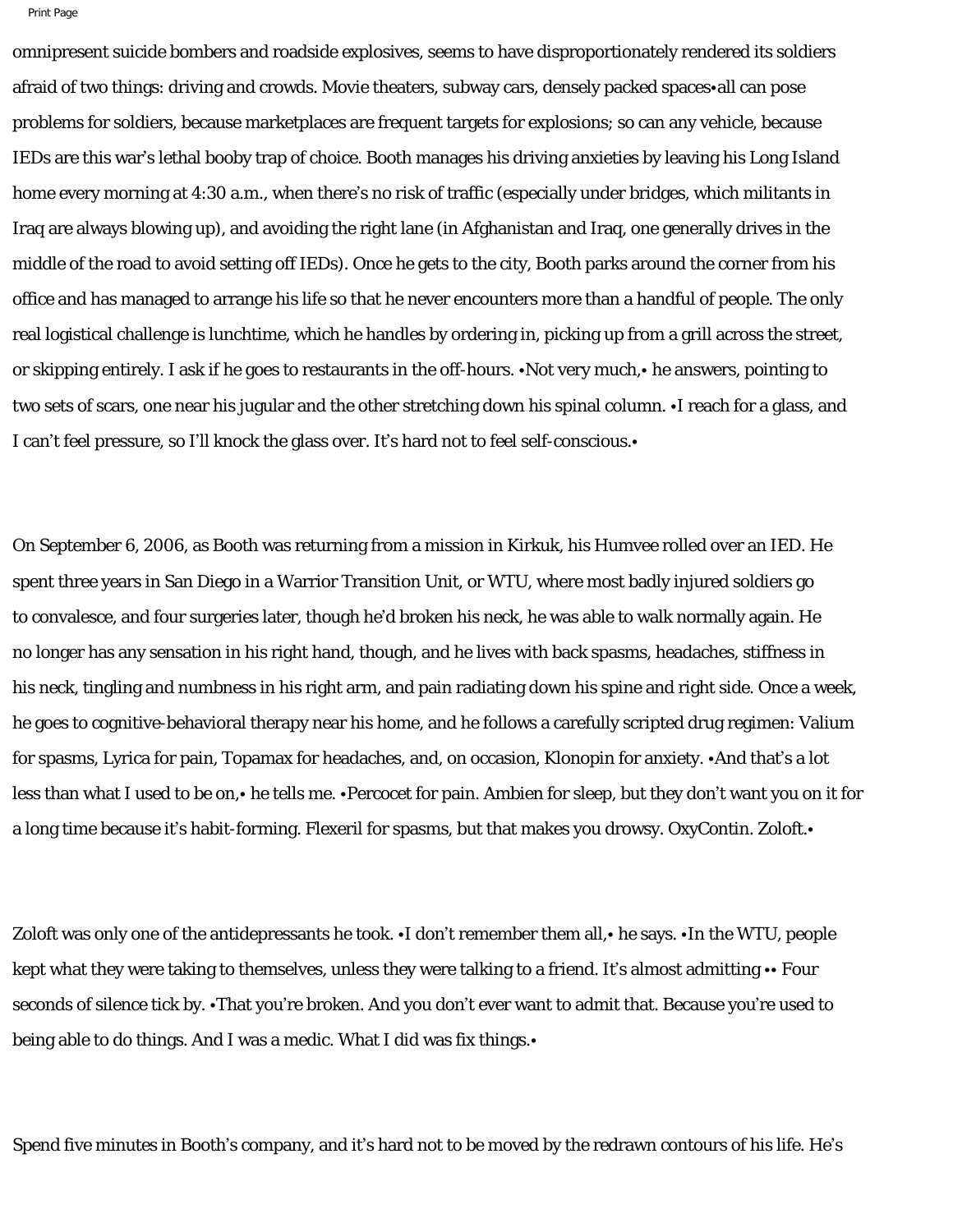in pain and can't sleep (•You don't realize how much you lift your head when you sleep•); he hasn't set foot in a grocery store in well over three years and has gone to the movies just once, at eleven in the morning, when the theater was practically empty. But it's also hard not to marvel at his resilience. He's laconic and uncomplaining; he's still golfing (he likes the peaceful sensation of the green, likes that it's a physical activity he can still do); he is comfortable talking about his struggles. When confronted with the reality that he could no longer be a surgeon's assistant•his right hand won't permit it•Booth took several interview and résuméwriting courses and found a job across the country, at a security company, where he took charge of its human-resources department, overseeing hundreds of employees. If the Army's Medical Review Board no longer found him fit for duty, he wasn't going to protest. •You can't spend the rest of your life in the Army, just trying to heal,• he says. •You're going to spend the rest of your life healing one way or the other anyway.•



(Photo: Louis Palu/Zuma Press)

I mention that he strikes me as the type of person people would be eager to help heal•surely his new acquaintances in New York are trying to cobble together a social life for him? •A lot of people are trying,• he says. He laughs uneasily. •It's hard.• He says that he had a girlfriend back in San Diego. The relationship didn't last. •It's a lot to ask of somebody.•

I ask if being in New York is any better, since New Yorkers tend to be more open about their psychological pain than most people, discussing their drug dosages at dinner parties.

He gives me a pained, strained look that makes me realize how foolish•how cavalier and beside the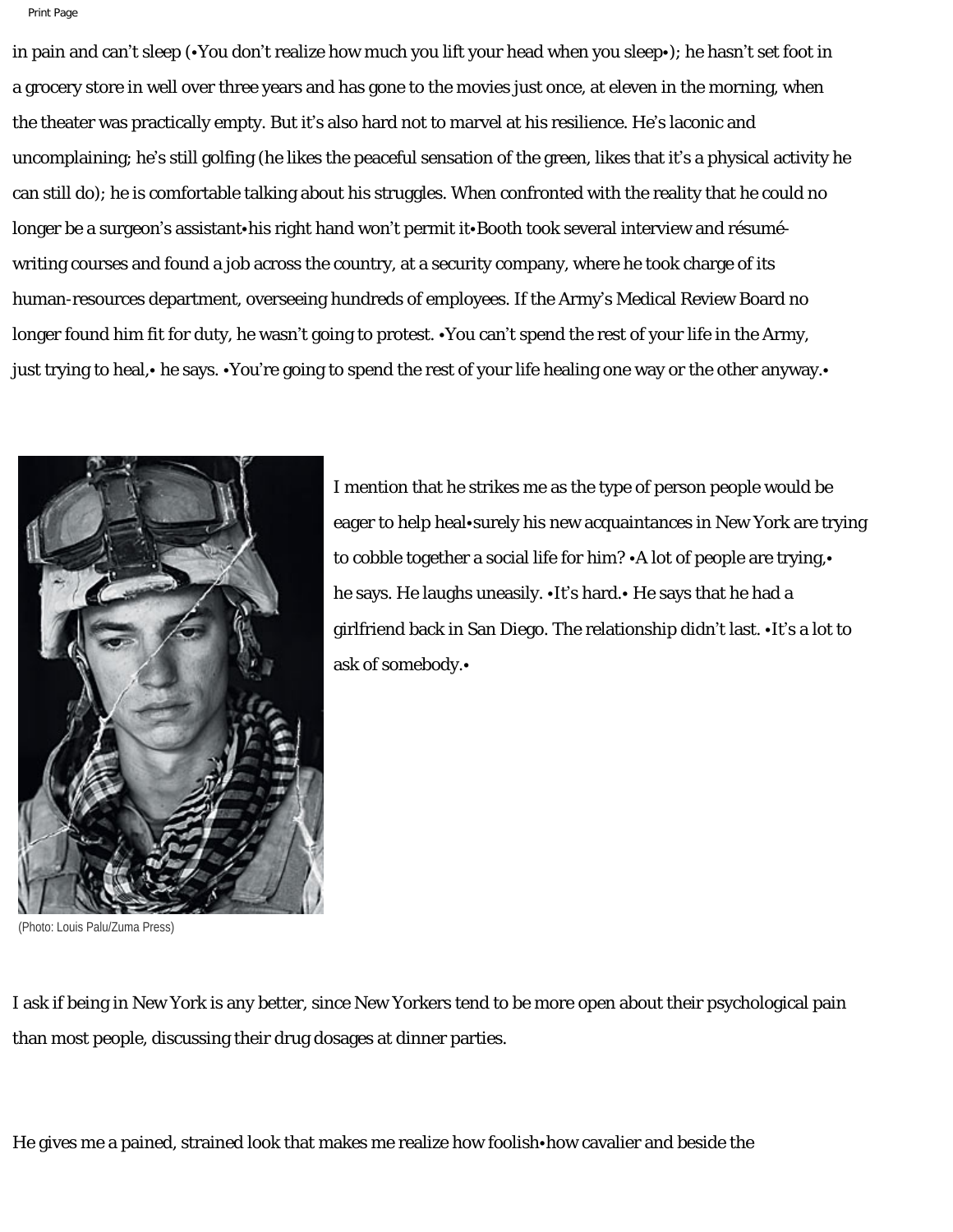point•this question is. •Yeah,• he finally says. •But it's getting into the dinner party that's hard. That's not going to happen. I was very outgoing before. Now I keep to myself.•

Even at the lowest point of the Global War on Terror•in April 2004, say, when the number of casualties was spinning out of control and it looked like there was no end in sight•morale among our troops ran fairly high. Yet today, with casualties tapering and a slightly improved prognosis for stability, our troops, by every conceivable external measure, are falling apart. Veterans of the Iraq and Afghanistan wars make up a disproportionate number of the jobless; the Army's divorce rate, which used to be lower than the civilian population's, has surpassed it and is higher still among those who've deployed. A spokesman at Fort Drum, home to the 10th Mountain Division here in New York State, tells me by e-mail that one-quarter of its 20,000 soldiers have •received some type of behavioral health evaluation and/or treatment during the past year. • Defense Department spending on Ambien, a popular sleep aid, and Seroquel, an antipsychotic, has doubled since 2007, according to the *Army Times*, while spending on Topamax, an anti-convulsant medication often used for migraines, quadrupled; amphetamine prescriptions have doubled, too, according to the Army's own data. Meanwhile, a study by the Rand Corporation has found that 20 percent of the soldiers who've deployed in this war report symptoms of post-traumatic stress and major depression.The number climbs to almost 30 percent if the soldiers have deployed more than twice**.**

•I feel like people with my symptoms are becoming the majority of the Army,• says a major from the New York area who recently started taking Effexor, an antidepressant, and a variety of sleep meds after a second tour in Iraq. •Feeling anxious when you don't have a reason to, being a little depressed, having low-grade anhedonia, not sleeping well•this is the new normal for those of us who've been repeatedly deployed.•

The Army's own research confirms that drug and alcohol abuse, disciplinary infractions, and criminal activity are increasing among active-duty service members. Most ominously, a growing number of soldiers can't handle the strains of war at all. Until three years ago, the suicide rate of the Army, the branch with by far the most men and women in this war, was actually lower than the American population's•a testament to the hardiness of our troops, given that young men with weapons are, at least as a statistical matter, disproportionately prone to suicide. But in 2008, the Army suicide rate surpassed that of the civilian population's, and the Marines' surpassed it shortly thereafter. So grim is the problem that this summer, the Army released a remarkably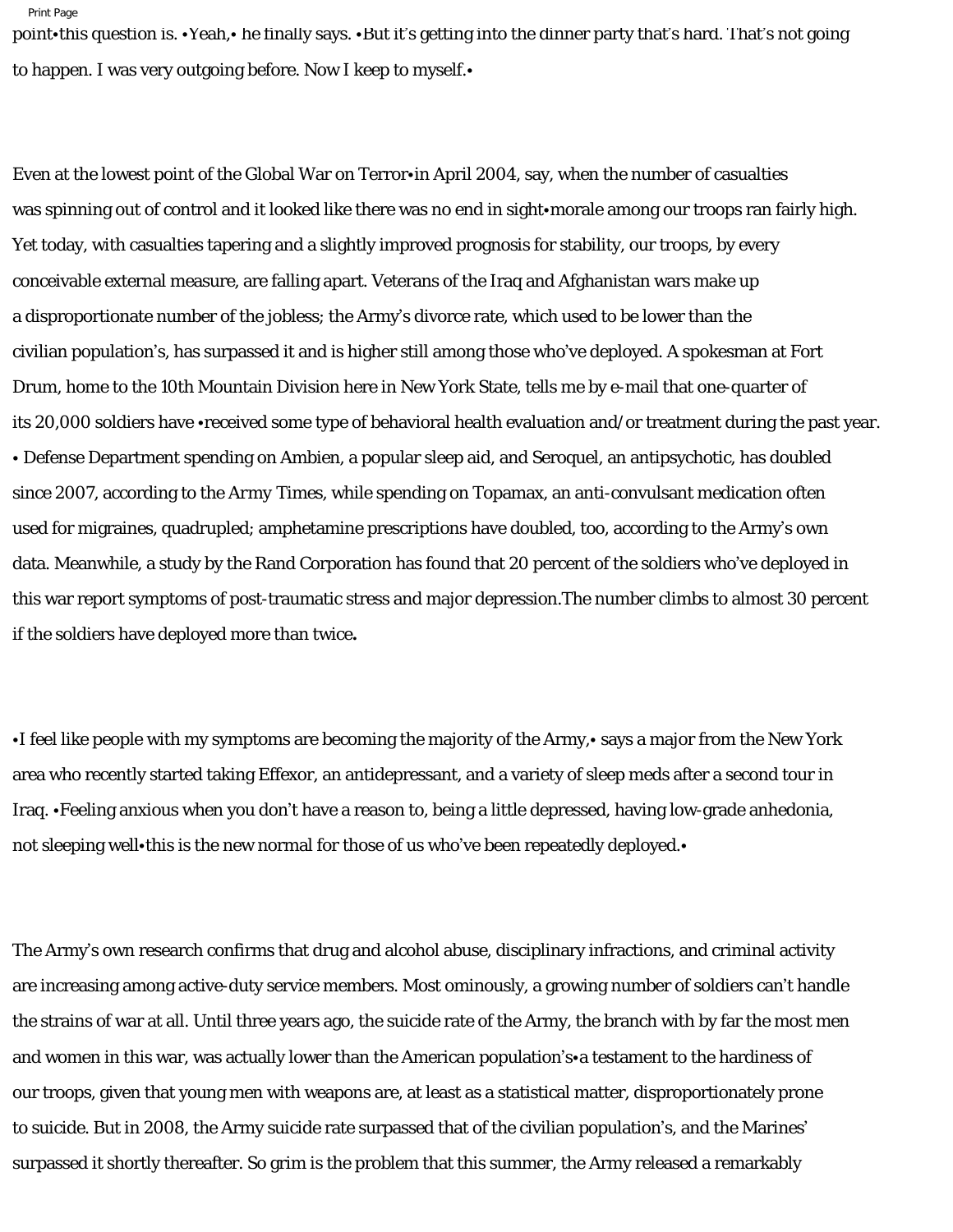candid suicide report. •If we include accidental death, which frequently is the result of high-risk behavior (e. g., drinking and driving, drug overdose),• it concluded, •we find that less young men and women die in combat than die by their own actions. Simply stated, we are often more dangerous to ourselves than the enemy.

In other words, nearly as many soldiers are dying at home today as are dying abroad.

For most of the past decade, the Army has downplayed the collateral damage this war has had on our soldiers' nerves. Until *The Nation* brought the practice to light last spring, the Army sometimes assigned the label of •personality disorder• to those suffering from post-traumatic stress, often rendering them ineligible for disability; Warrior Transition Units have continually earned harsh scrutiny, most recently from the Army's inspector general himself. Under the direction of Peter W. Chiarelli, the four-star general and vice-chief of staff, the Army has at least made an effort to lend some transparency to its troubles and to address them more aggressively. The problem is that the Army woke up to its mental-health crisis quite late, and the more closely Chiarelli looks into the issue, the more confounding it seems to be to solve.



who, by turns, have repeatedly subjected themselves to the horrors of war and the trials of reintegration back home. •Don't ever underestimate what three, four, five deployments does to you,• Chiarelli tells me this November, as we fly down to Fort Stewart, Georgia, whose 3rd Infantry Division was just returning from Iraq. •It's uncharted territory, as far as I'm concerned.• Even without repeated deployments, the life cycle of a soldier is a model of brutal compression and, therefore, almost certain to cause distress. •At 24 years of age,• says a striking footnote on page one of the Army's suicide report, •a Soldier, on average, has moved from home, family, and friends and resided in two other states; has traveled the world (deployed); been promoted four times; bought a

For starters, the United States has never had an all-volunteer corps

of soldiers who've spent a whole decade in battle•men and women

(Photo: Louis Palu/Zuma Press)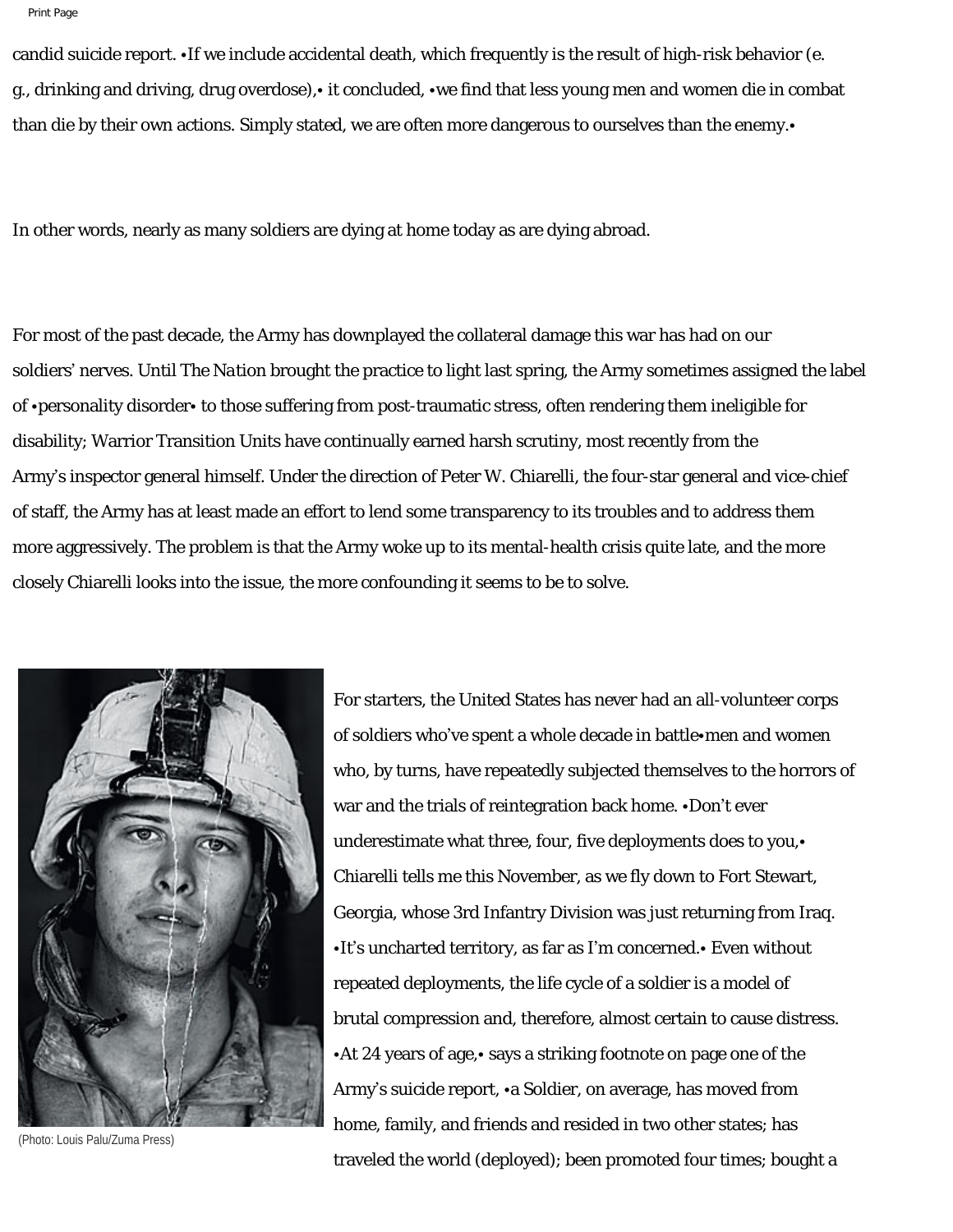```
Print Page
```
car and wrecked it; married and had children; has had relationship and financial problems; seen death; is responsible for dozens of Soldiers; maintains millions of dollars' worth of equipment; and gets paid less than \$40,000 a year.• Now consider what happens when this cycle repeats itself for a decade. •Moving, divorce, death, financial turmoil,• says Lily Burana, author of the memoir *I Love a Man in Uniform.* •Those are the top stressors in a life. And this is what you get every freaking year in the Army.•

## •I didn't want to be one of those soldiers who wound up shaking a baby.

It took a long time for the Army to concede that repeated deployments may be lurking behind its escalating suicide rate. Initially, it seemed to argue that the newest generation of soldiers was less psychologically stable. (From 2004 to 2009, the suicide report noted, the Army waivered in a large batch of kids with drug and other criminal records in order to meet its recruitment targets.) But now, based on a more granular analysis conducted by the National Institute of Mental Health and a team of researchers from Columbia, Harvard, the University of Michigan, and the Uniformed Services University, Chiarelli believes that it's not the marginal characters in the Army who are committing suicide in greater numbers. It's the old hands. •I'll tell you point-blank,• he says, •though I've avoided this conclusion for two years: Where we're really seeing the increase in suicide is in the population that would never have contemplated suicide•but because of successive deployments, or a single deployment, or an event in a deployment, they go into this danger area.•

The nature of this conflict is also quite unusual. As in Vietnam, the enemy blends in with civilians, rendering everyone a potential threat; but unlike in Vietnam, this war is fought in cities as much as in the hinterlands, which means soldiers are never allowed to mentally decompress. There's no front in this war, and no rear either, which means there's no place to go where the mortar rounds aren't. •I was up at Walter Reed the other day,• Chiarelli tells me on the airplane, •and I ran into a young kid who lost both his legs, *wayyyyyy* up. I asked him, •How did it happen?' You know what he said?• He pauses, looks at me intently. He's big and barrel-chested, with crow's feet so pronounced they look like they've been stamped into his temples with a fork. •He said, •Sir, I was standing in line at the PX to get shaving cream, and a 120-millimeter mortar came in and took off both my legs.'••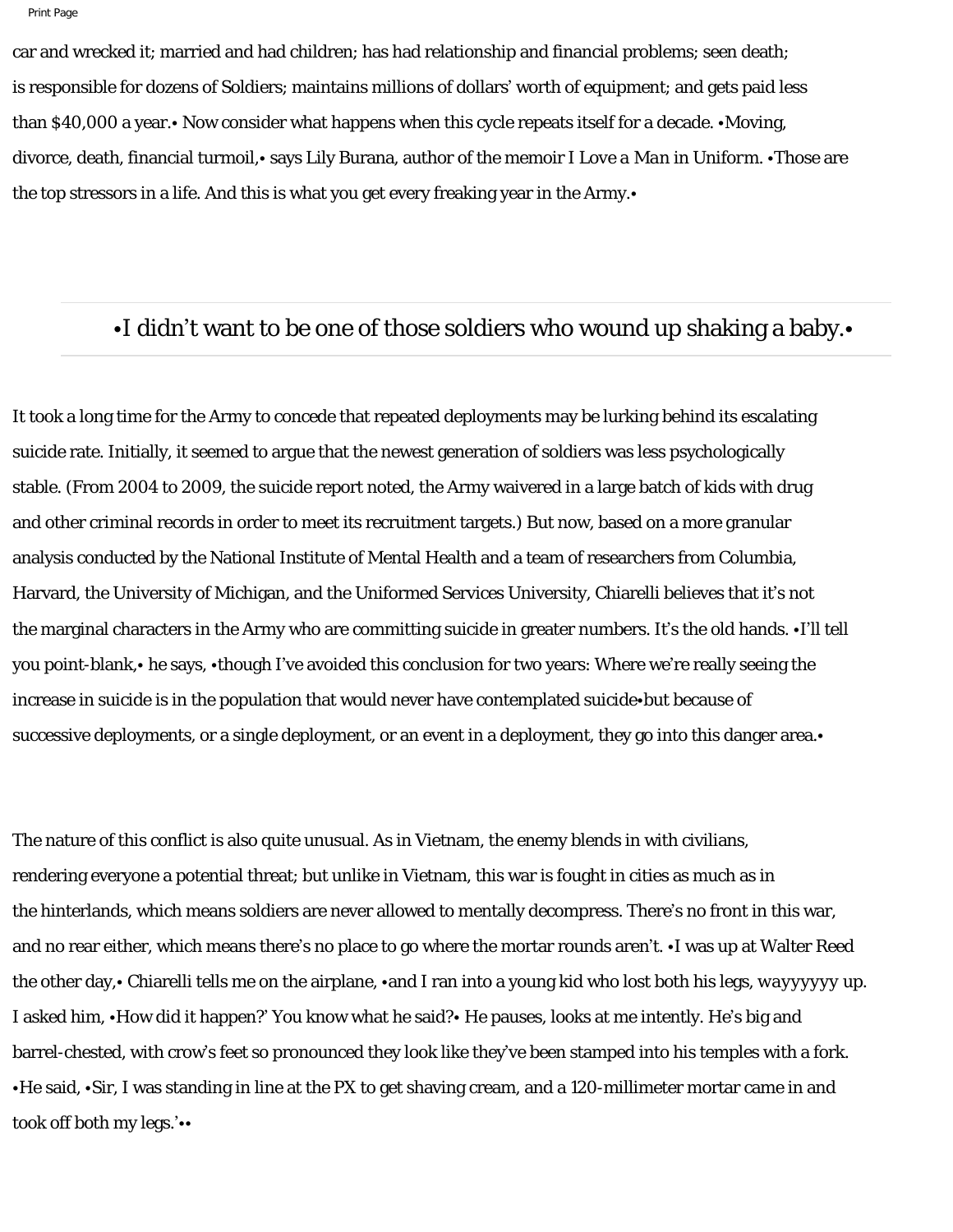And on top of this unremitting combat anxiety, our soldiers have to cope with unremitting domestic anxiety of a sort that previous generations never knew, because these soldiers are Skype-ing with their families several times a week, even from the mountains of Afghanistan. At first, the Army believed this constant contact might help mitigate loneliness. Now, Chiarelli frankly acknowledges, he's not so sure, •because technology just drags you back home, where your 22-year-old wife is having trouble finding a job and has a couple of kids she's taking care of on her own.• Many soldiers are also addicted to Facebook, whose tagging function is proving a mixed blessing. •Soldiers are seeing pictures of their loved ones in bars, pictures of their loved ones in outrageous behaviors with sexual overtones,• says Colonel Kathy Platoni, a clinical psychologist in the Army Reserve who's been deployed four times. •Everything they're hanging on to is demolished. What's sustaining them is torn away.•

Even with an intact marriage, the challenge of repeated reintegration into the home front can be dislocating. Soldiers come home to find their sons doing chores they once did, their wives with independent lives, their professional duties in flux. It's no accident that 80 percent of all Army suicides in 2009 happened Stateside, after the euphoria of homecoming had worn off. It's why the Army now requires followup visits to a behavioral-health specialist six months after soldiers return. Complicating matters, nearly half of today's Army comes from the National Guard and Reserve, whose soldiers return from each tour not to an Army base but to small towns or big cities, where their jobs are hardly assured and their peers are far less likely to identify with their experiences. •They go back to a community that says, •Oh, you were in Iraq. Did you kill anybody?'•• says Thomas H. Bornemann, director of the Carter Center Mental Health Program, who treated soldiers at Fort McPherson during the Vietnam War. •They're dealing with voyeurs wanting to know intimate things, things they're going to find hard to talk to their wives about.• Nor do they necessarily see doctors who know anything about combat medicine. •The Guard and Reserve, that's the population I'm really scared of,• Chiarelli says. •I've got 45 more suicides in the National Guard this year than last year. *Forty-five.* • And in fact, the Army would later release data saying the number of suicides from the National Guard and Reserve nearly doubled between 2009 and 2010.

Feelings of idleness and inutility aren't unique to the home front, of course. They can also descend on a soldier while he or she is still in theater. Platoni notes that she spent the last quarter of her most recent tour on a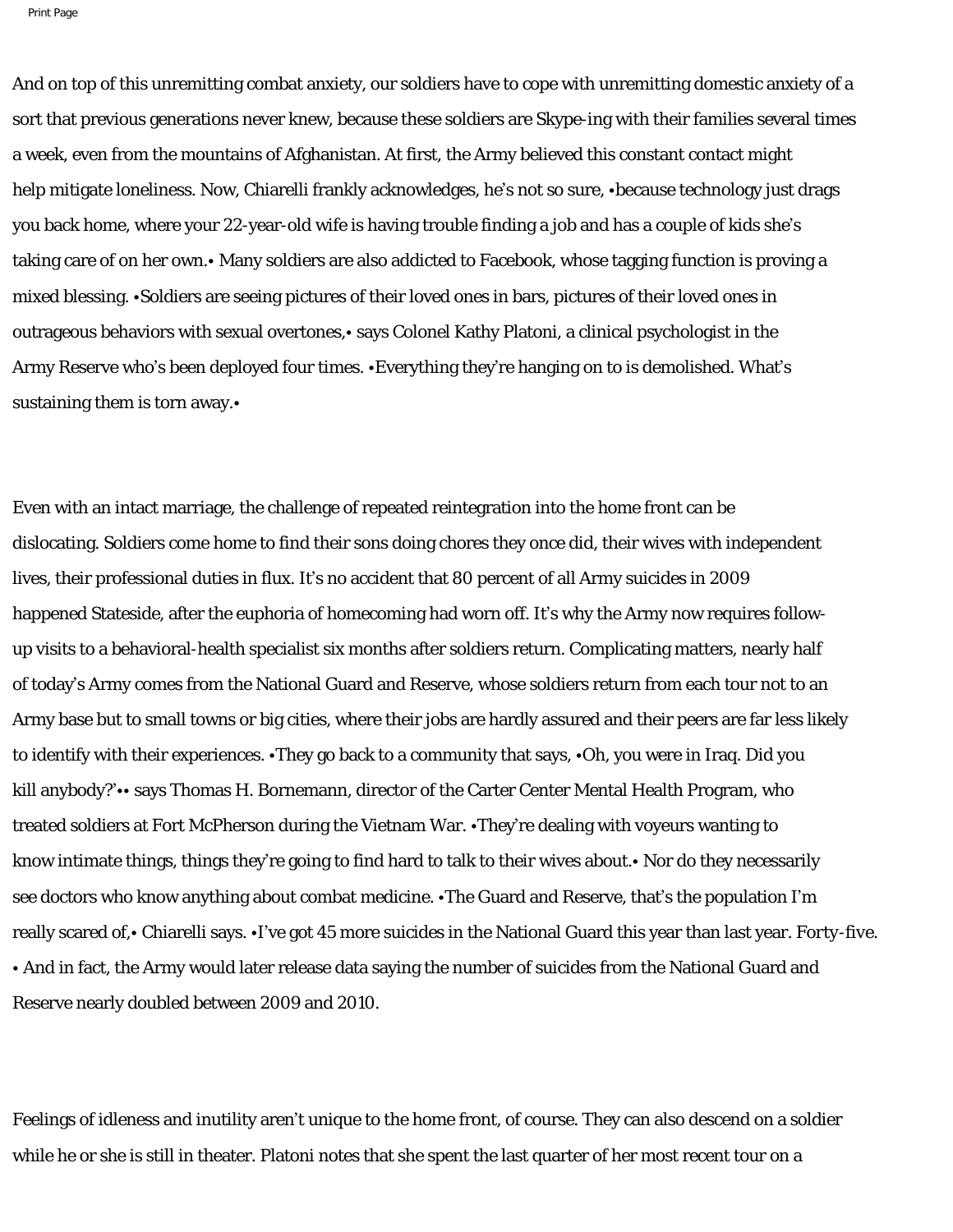```
Print Page
```
quiet installation in northern Afghanistan, where the soldiers saw little combat. She suspects that's precisely why she saw so much of them. •Monotony, boredom, a lack of value and meaning and purpose to your mission•these are factors,• she says. •Especially that loss of a sense of purpose: What am I doing here? I'm not suffering like my buddies in the south. There's a tremendous feeling of guilt.

It's an agonizing paradox, but one that many mental-health professionals now entertain: Our troops may be in such horrible distress right now because the operational tempo of this war has slowed down, and they're fighting•doing•less.

Chiarelli is sitting in the chow hall at Fort Stewart, having lunch with eleven soldiers who've just returned from Iraq. •When I was growing up in the Army,• he tells them, •if anyone wanted to see a psychiatrist or psychologist, they'd have to go to the fifth floor. So nobody wanted to go in the elevator and press five.• Everyone smiles nervously. It's not every day that a four-star general joins you for burgers. •So now we have behavioral-health people in the primary-care clinics,• Chiarelli continues. •You don't have to go to the fifth floor. But I know the stigma's still there, believe me. How about screening?• Psychological evaluations are supposed to be mandatory. He's checking to see if they've happened. •Have you had any screening since you've been back?•

He looks around the table. The soldier nearest him replies yes, he had one, but it was perfunctory. Chiarelli purses his lips. •Anyone else?•

The table's silent for a few moments. Then a 26-year-old staff sergeant named Douglas Johnson, who just spent twelve months as a chaplain's assistant in Mosul, speaks up. •I had some issues prior to deployment, • he says. •I had aggression, I had no patience with people. When I got back, they did another screening just to check on me. And it was pretty good.•

This answer seems to relieve Chiarelli. •Are you in a good place now?• he asks.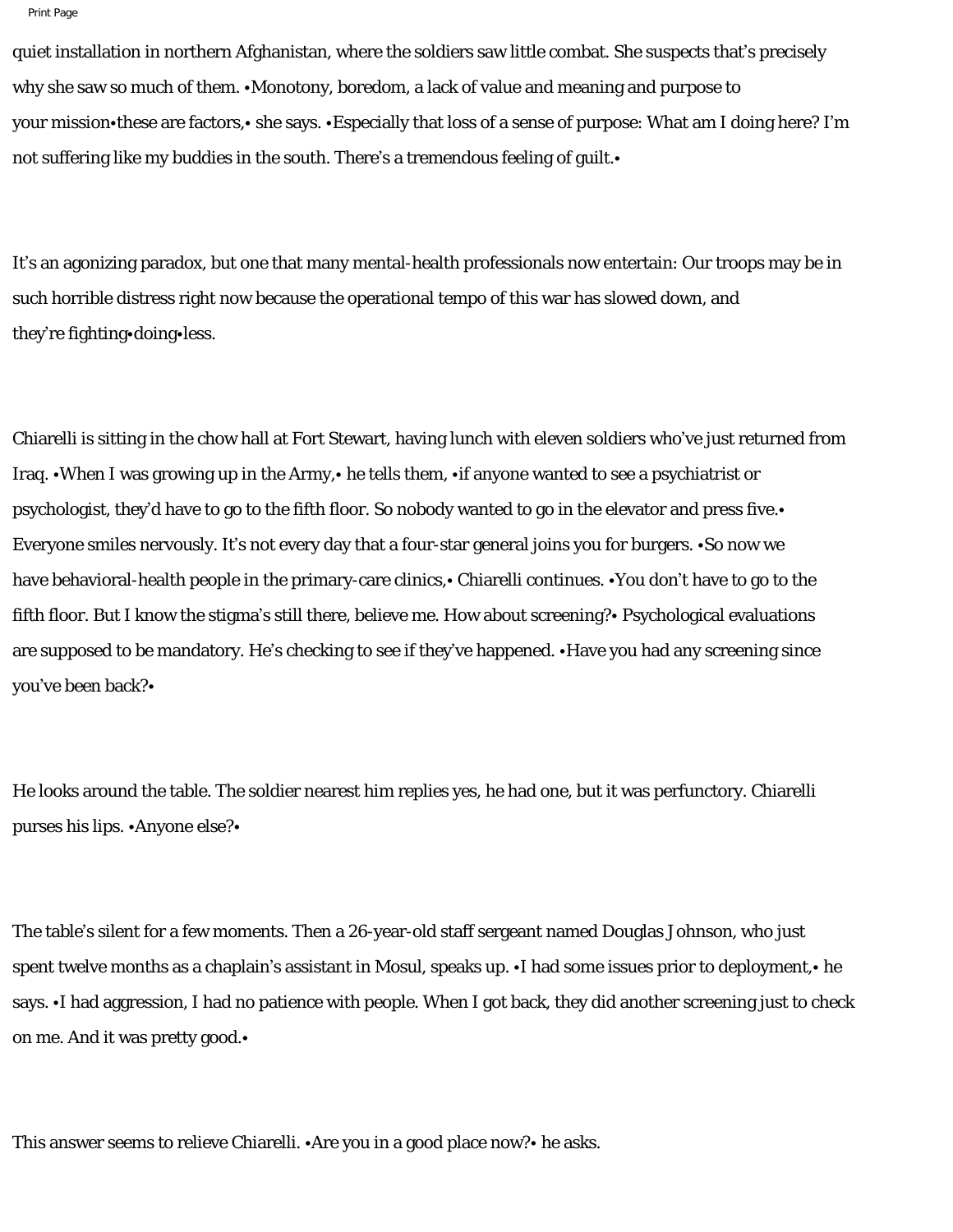•Yes, sir.•

•Taking medication?•

•Yes.• Paxil, an antidepressant.

•Is it helping?•

•Yes, sir. I can always tell the days I forget to take it.•

The group laughs. Then Chiarelli asks a more loaded question: •Anyone ever hear of those who are overmedicated?•

The group is silent again.

During Vietnam, soldiers famously used a combination of dope and Jimi Hendrix to chill out and psych up. Today's soldiers essentially listen to both Prozac and Metallica to achieve the same balance. Drugs are very much part of the program•DOD-approved, the exact opposite of countercultural. Johnson, in fact, got his Paxil in a clinic in Mosul, three months before his tour was scheduled to end. •I was having some severe temper issues,• he told me, •and I had a brand-new baby waiting for me at home. I didn't want to be one of those soldiers who wound up shaking a baby.• If he ever went on a mission and forgot his Paxil, he adds, he'd just ask his friend, who took it too: •It was pretty likely that someone was, if not on the same dose, then on something pretty close.•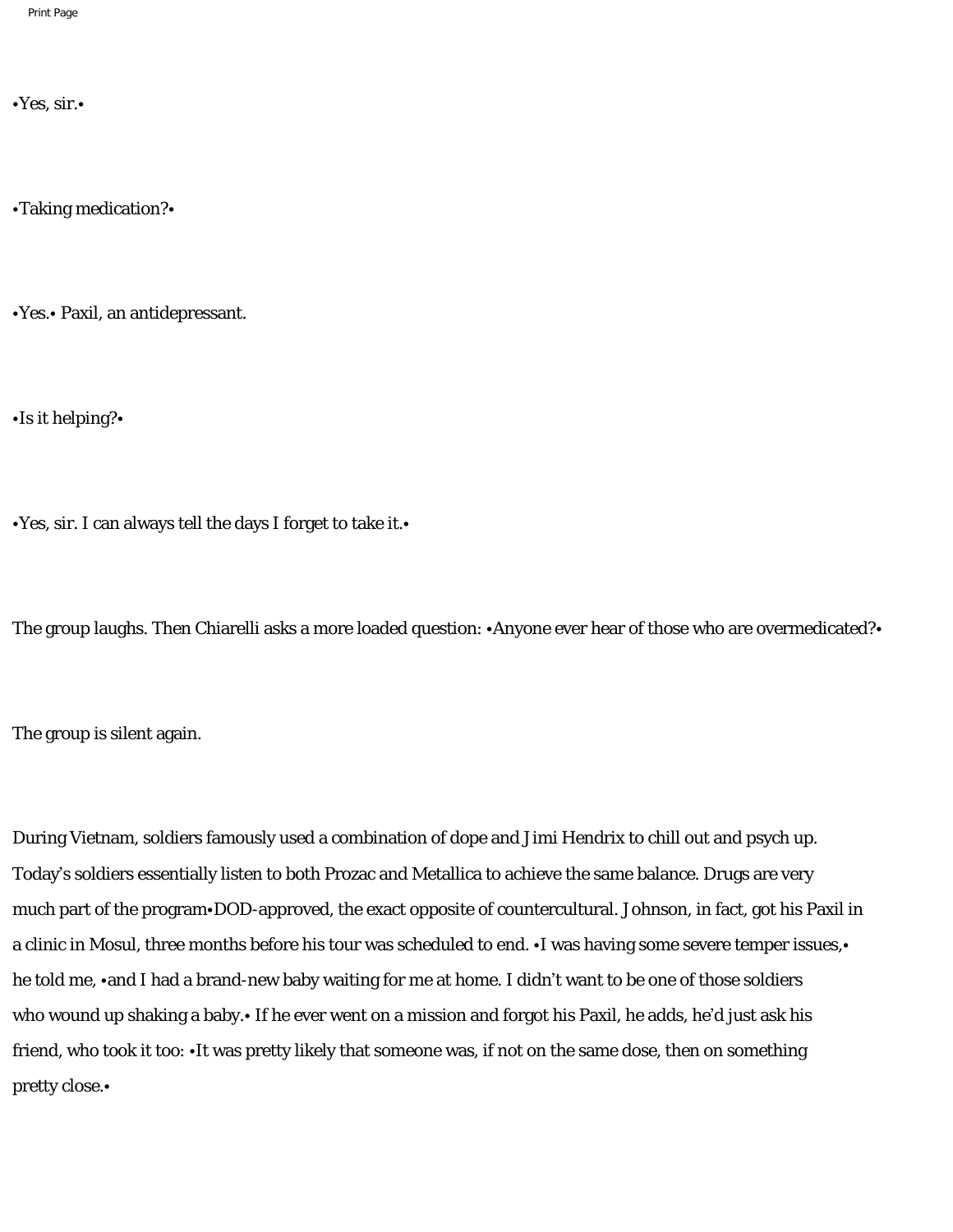Walk into any of the larger-battalion-aide stations in Iraq or Afghanistan today, and you'll find Prozac, Paxil, and Zoloft to fight depression, as well as Wellbutrin, Celexa, and Effexor. You'll see Valium to relax muscles (but also for sleep and combat stress) as well as Klonopin, Ativan, Restoril, and Xanax. There's Adderall and Ritalin for ADD and Haldol and Risperdal to treat psychosis; there's Seroquel, at subtherapeutic doses, for sleep, along with Ambien and Lunesta. Sleep, of course, is a huge issue in any war. But in this one, there are enough Red Bulls and Rip Its in the chow halls to light up the city of Kabul, and soldiers often line their pockets with them before missions, creating a cycle where they use caffeine to power up and sleep meds to power down.

Because of the value the Army places on mission focus, however, doctors in theater are generally reluctant to prescribe anything that could seriously compromise it. Rather, it's when soldiers return home that prescription-drug use and abuse spikes sharply upward: Depression and boredom set in, suppressed pain surfaces with a vengeance, hypervigilance morphs into insomnia, and meds are very easy to access, because they're the most expedient way to treat pain and distress. Roughly one in seven soldiers at Fort Hood were on antidepressants or antipsychotics alone at some point last year, according to *USA Today*•and those were just the soldiers the Army knew about, the ones who weren't discreetly seeking treatment off-post in downtown Killeen. (Nor did that number include sleep meds, amphetamines, or painkillers.) More troubling, nearly onethird of all active-duty Army suicides in 2009 involved prescription drugs, according to the report released this summer. Some of the case histories Chiarelli sees are eerily reminiscent of the toxicology reports one reads after a celebrity suicide. (From a 2009 Salon story about the suicide of Timothy Ryan Alderman: •0.5 mg. of Klonopin for anxiety three times a day; 800 mg. of Neurotin, an anti-seizure medication, three times a day; 100 mg. of Ultram, a narcotic-like pain reliever, three times a day; 20 mg. of Geodon for bipolar disorder at noon and then another 80 mg. at night; 0.1 mg. of Clonidine, a blood-pressure medication also used for withdrawal symptoms, three times a day; 60 mg. of Remeron, for depression, once a day; and 10 mg. of Prozac twice a day.•)

•We're very anti-medication,• Chiarelli is told at one of our final stops in Georgia, by a neurologist at Eisenhower Army Medical Center at Fort Gordon.

•I hear this everywhere I go,• the general replies. •••We're anti-medication, we're anti-medication.' But why do I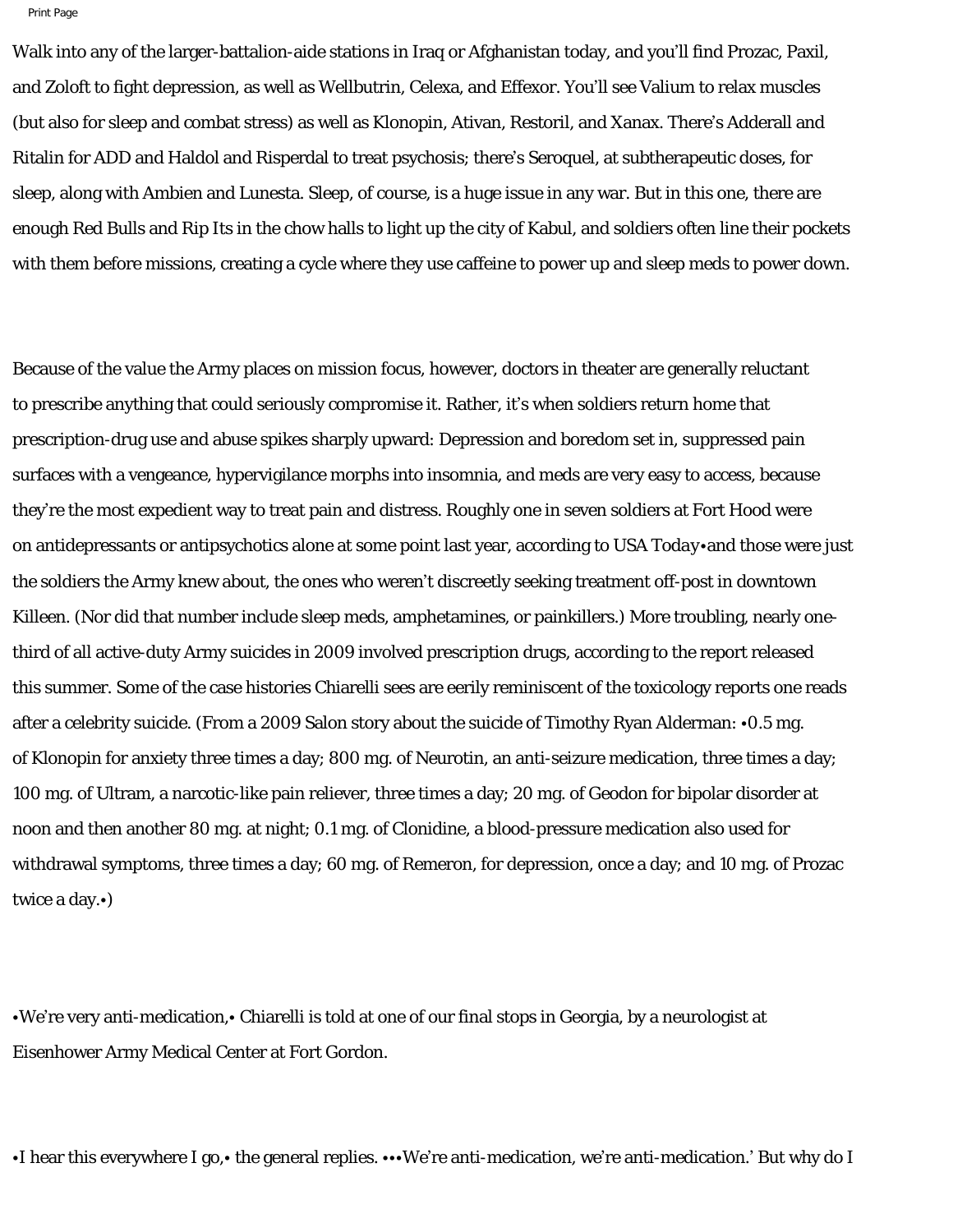```
Print Page
```
get these sheets of paper••profiles of suicides••with twelve medications listed on them?• He mentions that he's had two- and three-star generals confide in him that they were addicted to pain medication in the aftermath of their service, and that it took their wives to point it out to them. •Are you guys different?• asks Chiarelli. •Is this place a soda straw that no one else passes through?•

In fact, this residential facility that Chiarelli is visiting is different. It treats alcohol and substance abuse, PTSD, traumatic brain injuries, depression, and pain management all under one roof. Stephen N. Xenakis, a psychiatrist and former commander at Eisenhower, was an early proponent of this kind of integrated program. Like many doctors, he believes that one of American medicine's greatest failings is its fragmentation into narrow-caliber silos, with doctors seeing ailments solely in the context of their own specialties. No population, says Xenakis, suffers more outrageously from this structural deficiency than returning soldiers. Doctors seldom take the totality of their extraordinary experiences into account. •Soldiers are in an environment that has dust particles and toxins we don't even recognize,• Xenakis tells me. •There are pressure waves and blasts. They're carrying packs, at altitude, that weigh 90 pounds. They're in a different sleep cycle than normal. They're in situations that are almost always stressful, if not traumatic.• Yet when they return home, he says, they're shunted into all those individual silos, with each specialist seeing only what he or she is trained to see: A headache. Insomnia. Paranoia and irritability. A ruined knee. •So as doctors,• Xenakis continues, •we say, •Okay. We're going to track this psychological problem, and we're going to track this immunological problem, and we're going to track their headaches and their musculoskeletal pain and their insomnia.'•• He slowly breathes out. Though he retired in 1998, Xenakis has been urging the chairman of the Joint Chiefs to consider integrated medicine for quite some time. •When in fact it's a system problem we're dealing with,• he says. •And that's how you get this poly-drug problem.•

Chiarelli's not unsympathetic to this kind of logic. He's a systems guy. •If the general were a doctor, he'd be a surgeon,• says Richard W. Thomas, the assistant surgeon general who frequently accompanies Chiarelli on his trips. •He'd be hot lights, cold steel.• The trouble is that mental-health questions don't lend themselves to precise, technical fixes cost-engineered to reflect limited resources. In theater, the Army relies on a highly subjective psychological questionnaire that most of the experienced officers can ace, knowing just which boxes to check in order to avoid further observation by mental-health professionals. The Army is so short on mental-health personnel that Chiarelli is pushing telebehavioral therapy, whereby soldiers disembark from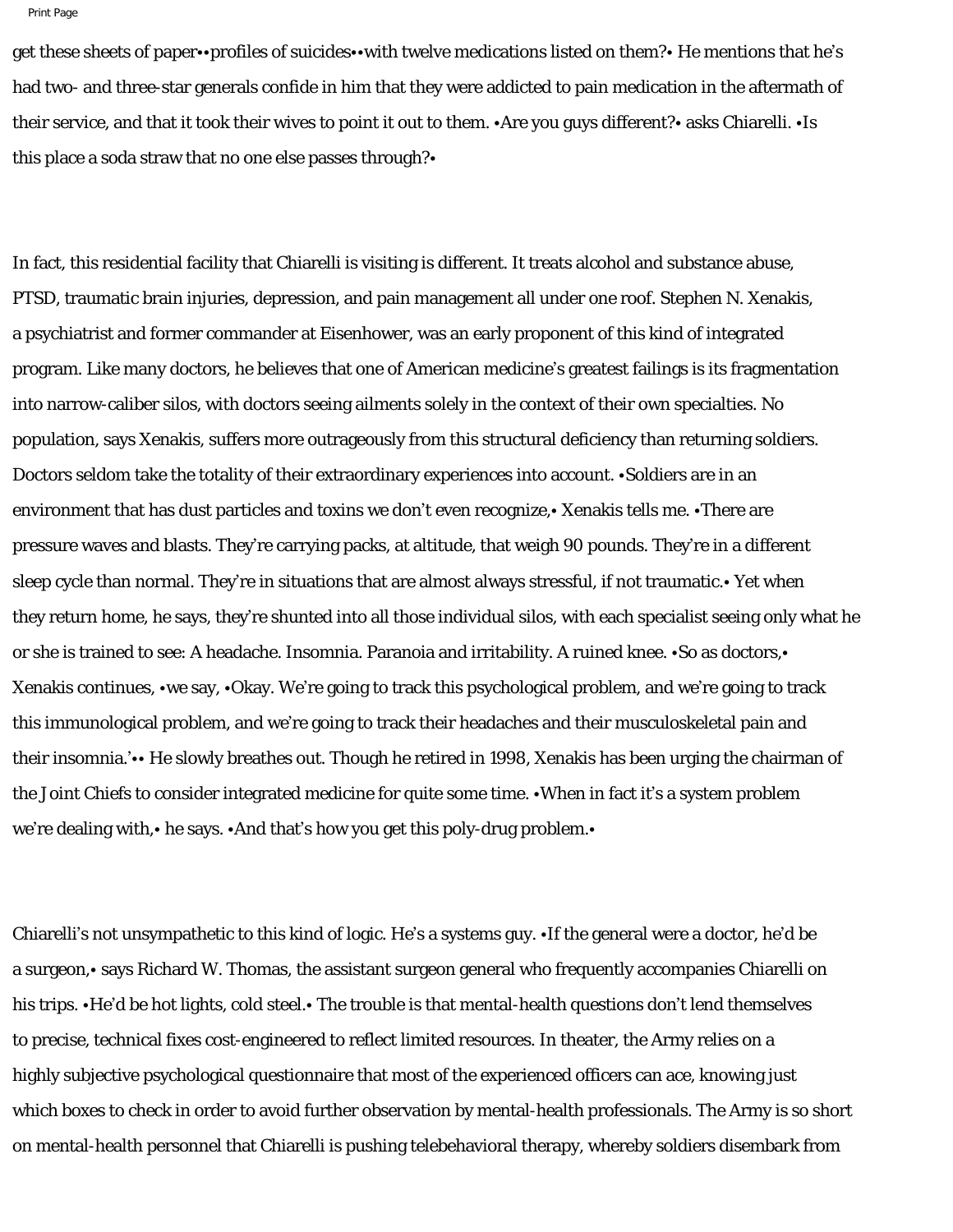their tours abroad and debrief with psychotherapists via satellite. It's not a very orthodox form of treatment, he knows, but his response to traditionalists is: As opposed to what? While few people are trying harder to make the Army a less psychologically destructive place than he is, Chiarelli has little patience for the kinds of openended, searching questions that are posed by doctors like Xenakis. •Psychiatrists•they're the worst,• he blurts out at one point while we're at Eisenhower, as his meeting with doctors there draws to a close. •I once had a meeting with a bunch of psychiatrists and psychologists where I had to kick every single one out of the room. Everybody had an opinion.•

•Potholes, lately. Those have been a big deal.• I caught up with David Booth two weeks ago•at his office, this time•where he is wearing a TENS Unit, or transcutaneous electrical nerve-stimulation device, in order to blunt some of his pain; the cold weather's made his body even tenser than usual.

Potholes? I ask. •I got blown up, and my vehicle rolled, • he explains. •It's the shake of the vehicle. •

Booth continues to lead a cloistered life. He still arrives at the office before the sun's up, still stays in at midday, still hasn't gone to the movies, still gets his groceries delivered, still isn't seeing anyone. (•Someone said to me the other day that I'm •unapproachable,'•• he says, •and I was like, •Yeah, I can see that.'••) But he was recently promoted to director of operations, and his workplace, a gleaming mini-NORAD that could double as a set for *CSI,* is filled with former policemen and servicemen. •My personal life • there isn't one, and I'm not happy with it,• he says. •But my professional life is a different life. I'm busy, I'm working, I'm providing a service.•

I look around the room. He's brought me into a training space, filled with model suitcase bombs and other types of explosives. I mention the irony in a soldier recovering from an IED injury spending his time surrounded by fake explosives. He shrugs. •If the point is that I'm trying to get back to where I was before I was injured ...•

So this normalizes things, I say. Provides continuity. He nods. He remains identified with those in Afghanistan and Iraq. •I would have gone back again and again and again, if I could have.•